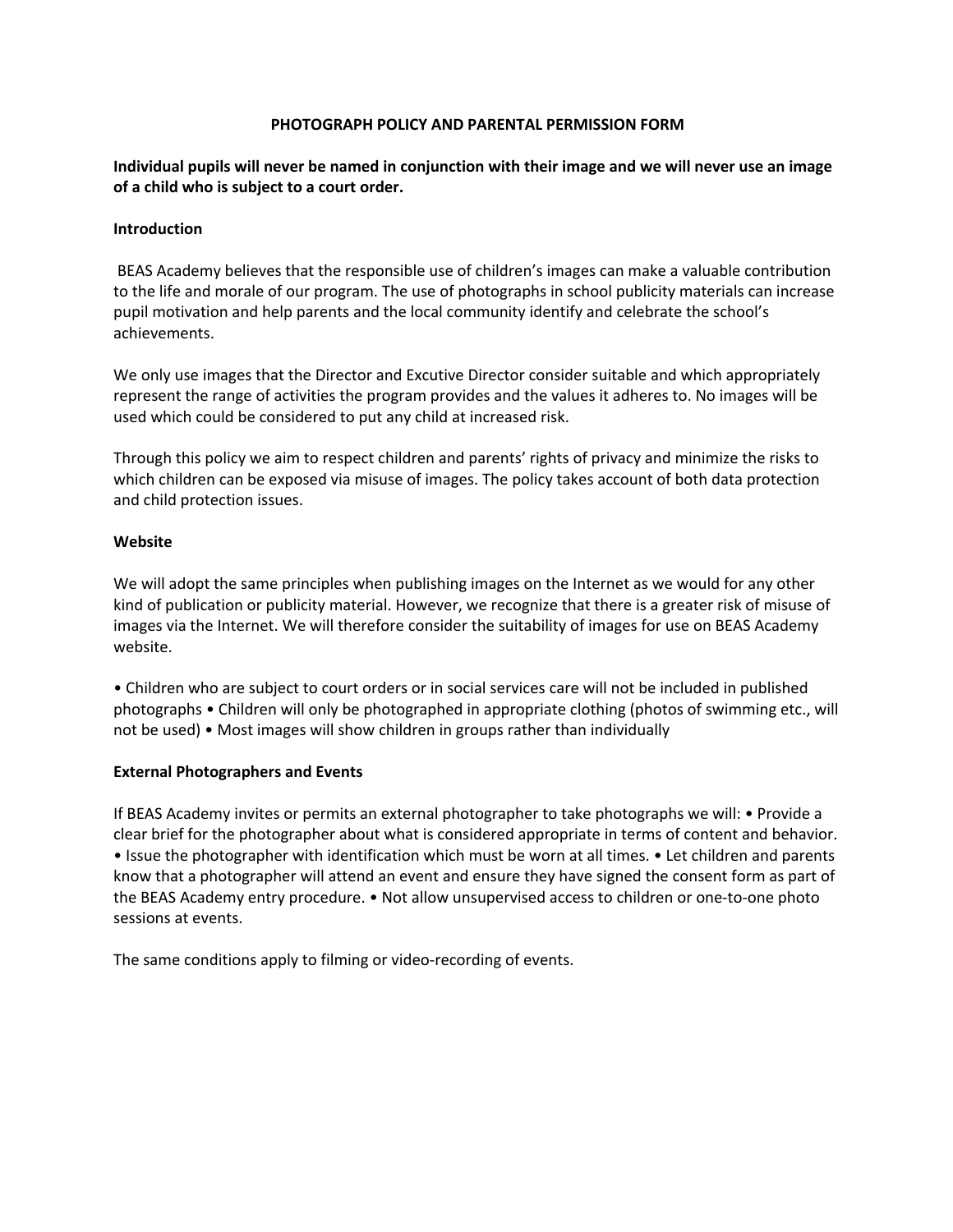# PHOTOGRAPH POLICY AND PARENTAL PERMISSION FORM

CHILD'S NAME: ...................................................................................................................

This permission document will cover all of your child's time at BEAS Academy afterschool program.

If you wish to amend your permission in the future please inform BEAS Academy in writing.

I have read the School Photograph Policy

I give permission for my child to be individually photographed or videoed at school and for these images to be used on school displays, on the school website and on school promotional documents in line with the school photograph policy.

Signed Parent/Guardian: \_\_\_\_\_\_\_\_\_\_\_\_\_\_\_\_\_\_\_\_\_\_\_\_\_\_\_\_\_\_\_ Date: \_\_\_\_\_\_\_\_\_\_\_\_\_\_\_\_\_\_\_\_\_\_\_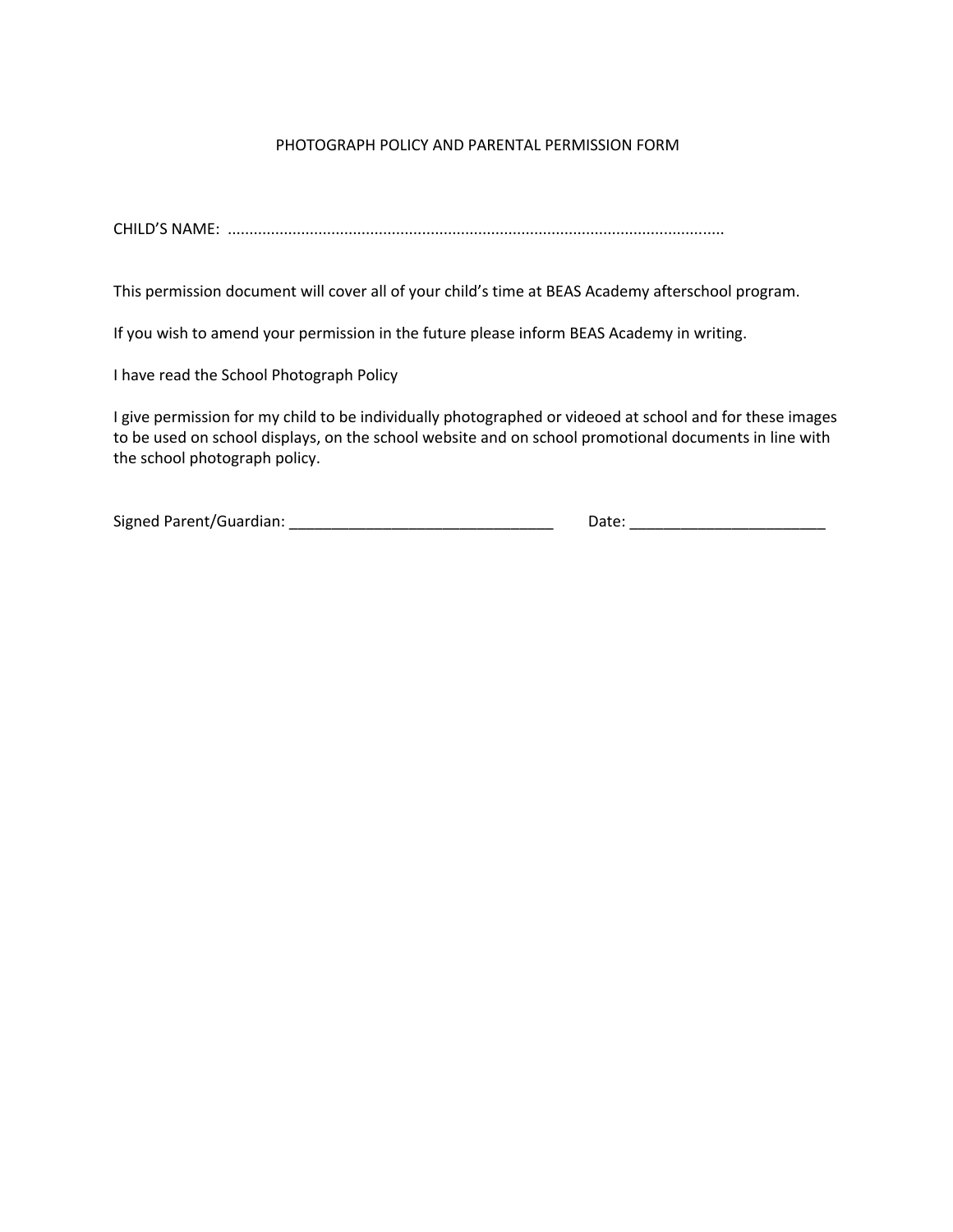**The purpose of this form is to reduce accidents among children and thereby avoiding litigation against staff members and administrators of BEAS Academy. It is necessary when accidents occur that a staff member completes this form carefully and submitted it to administration immediately.**

| Parent/Guardian's Name                                                           | <b>Home Address</b>                                                                                                   |  |  |
|----------------------------------------------------------------------------------|-----------------------------------------------------------------------------------------------------------------------|--|--|
| School Phone# _______________                                                    |                                                                                                                       |  |  |
| Date of Accident/Injury _______________________ Time of Injury _________________ |                                                                                                                       |  |  |
| (example: be specific) Accident Occurred During:                                 |                                                                                                                       |  |  |
| Extra Curricular/Sporting Event                                                  |                                                                                                                       |  |  |
| (example: bruise, cut, scrape, bite)                                             | (example: right arm, low back, forehead)                                                                              |  |  |
| Describe in detail the accident / injury:                                        |                                                                                                                       |  |  |
|                                                                                  | <u> 1989 - Johann Harry Harry Harry Harry Harry Harry Harry Harry Harry Harry Harry Harry Harry Harry Harry Harry</u> |  |  |
|                                                                                  |                                                                                                                       |  |  |
|                                                                                  |                                                                                                                       |  |  |
|                                                                                  |                                                                                                                       |  |  |
|                                                                                  |                                                                                                                       |  |  |